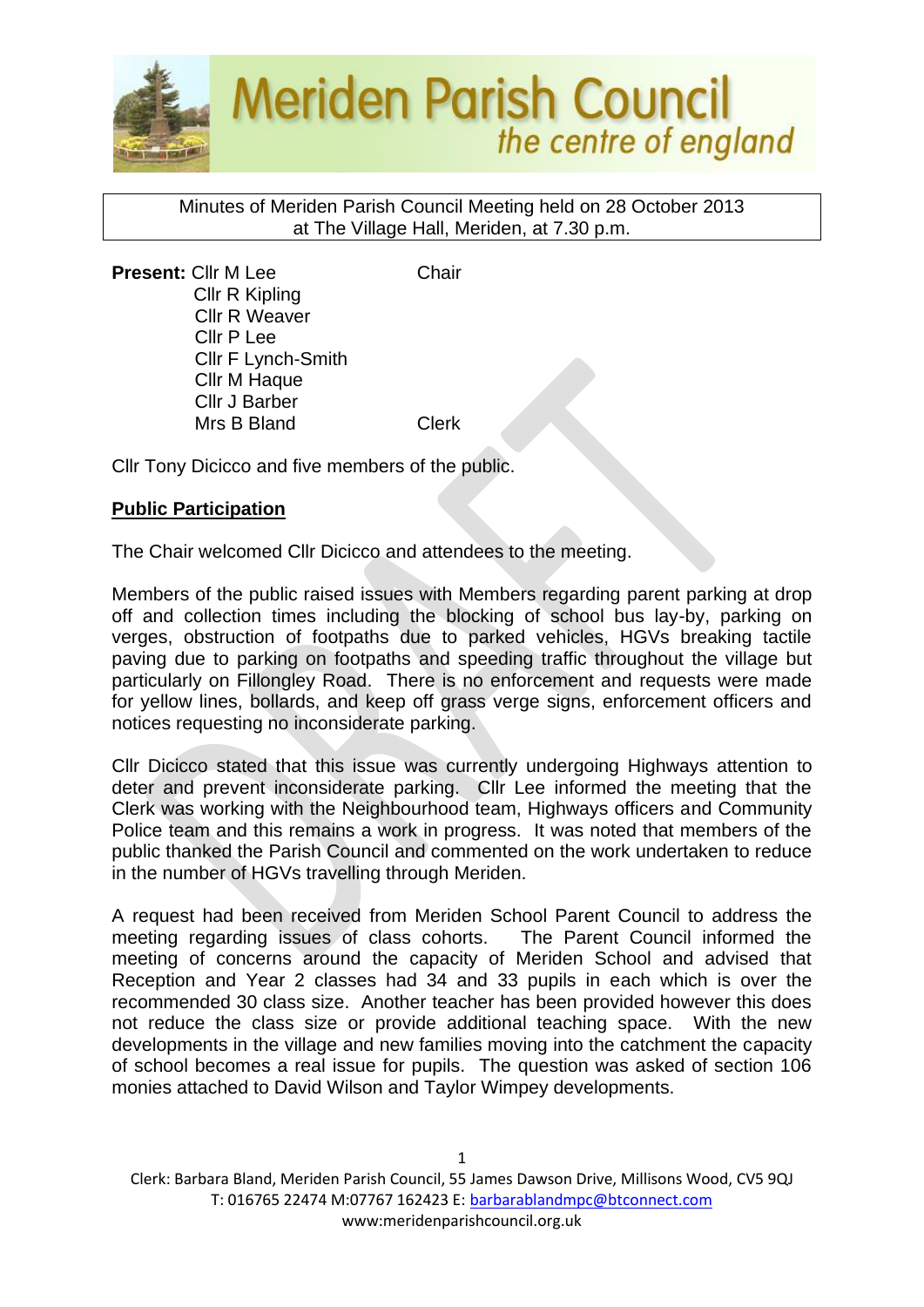

Cllr M Lee stated that at consultation meetings in 2012 the Chair of Governors raised this issue and was informed that Taylor Wimpey had approached Solihull's LEA and been informed that there was no need to make education provision through any section 106 conditions. Cllr Weaver confirmed that there was no section 106 condition for funding to compensate the increased pupil cohorts.

The Parent Council further stated that with the 30+ class size in infants and the Head Teacher is under pressure to take more children, the classroom area has not increased due to reduced LEA funding. It was further stated that eight children did not get a place due to being outside of catchment however this was appealed and the LEA granted places.

Cllr Dicicco stated that he is Vice Chair of the Children & Young People's Board and has noted the issues raised and will bring to the attention of the Board.

Cllr Weaver stated that local farming communities that previously had been part of Meriden were now in Warwickshire but accessing education and health resources from Meriden Parish.

Cllr Kipling stated that these concerns were raised 15 years ago and Solihull has continued to ignore the situation and further stated that the Parish Council can do very little and recommends the current issues be picked up by Ward Councillors.

Cllr Weaver stated that when the Parish Plan and Visual Design Statement were being written four years ago, a meeting was held with Solihull MBC's Chief Executive Officer. Issues such as local schooling were raised and if Parish Council recommendations had been taken forward then many of the current issues would have been sorted out with a long term solution focus.

Cllr Dicicco stated that with new housing developments and population increase education and health need to be met. With a public enquiry and no conditions placed on new development he will take these issues back to the Council.

Cllr Lee indicated Taylor Wimpey would consider a project from their PR budget and confirmed that the Parish Plan had stated the existing school site was not large enough for any extension and to remove any further outside space from playing field or playground would not improve capacity issues.

The Parent Council reiterated their disappointment that no negotiation with Taylor Wimpey by the LEA was undertaken for S106 funds due to their being no issues with education or health provision; they further stated their disbelief that the only S106 conditions related to a balancing pond, woodland walks, a crossing to Leys Lane and footpath reinstatement.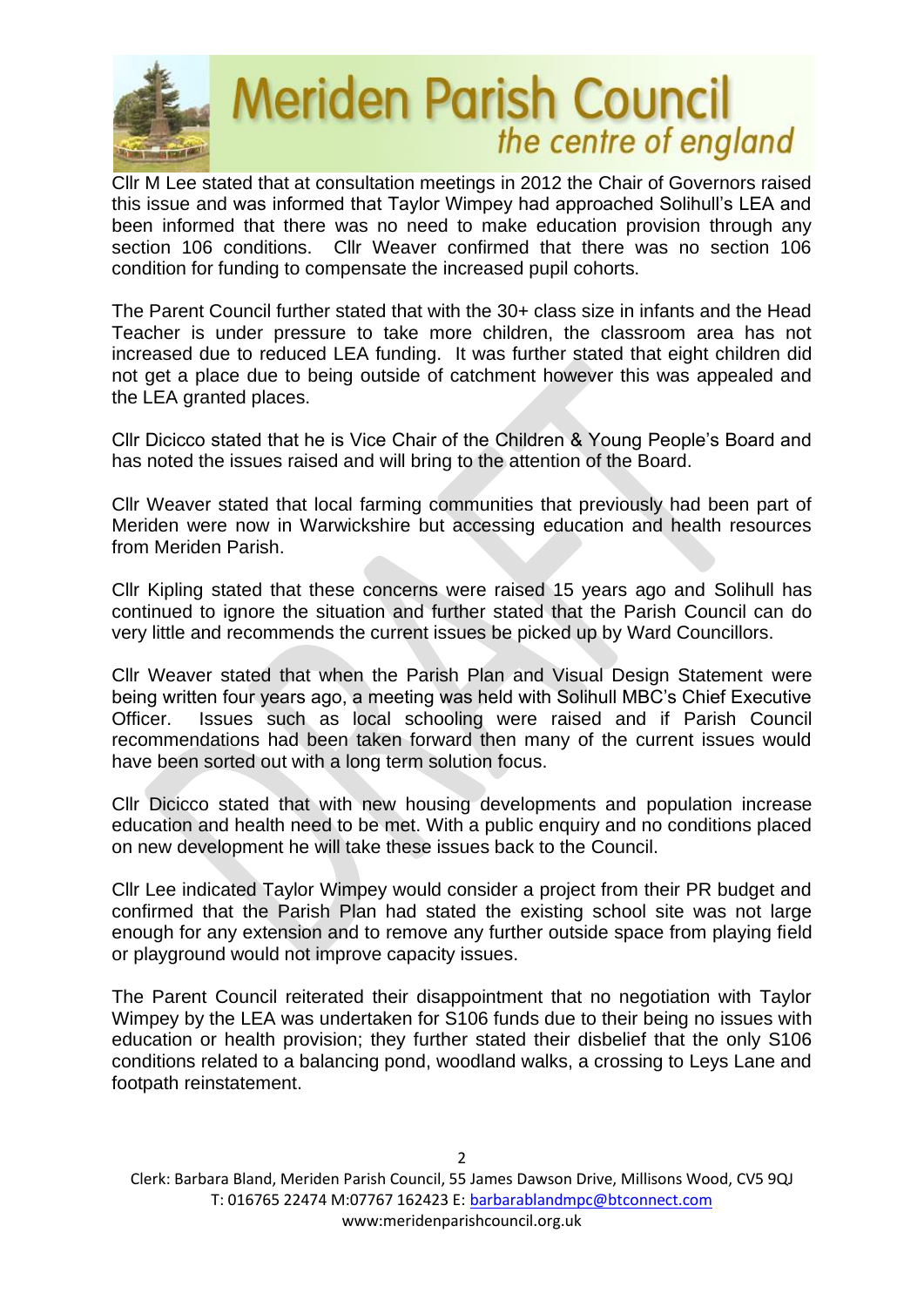

Cllr Dicicco confirmed he will check via scrutiny panel and report back to the Clerk. Helen Vent is the link between the Board of Governors and Parent Council and the Clerk will provide update when received. The Parish Council concluded their disappointment with SMBC who support HS2 and airport expansion but show little support for local communities.

Cllr Lee closed the public participation and thanked the Parent Council, stating everyone was welcome to stay for Parish Council business if they wished.

## **1. Welcome & Apologies**

Cllr M Lee opened the meeting and accepted apologies from Cllr D Bell.

**IT WAS RESOLVED** The Chair accepted apologies.

### **2. Declarations of Interest**

Members had nothing to declare.

## **3. Minutes of 23rd September 2013**

Members had been circulated minutes of 23rd September for consideration prior to meeting. Cllr Kipling proposed approval of minutes, seconded by Cllr P Lee.

IT WAS RESOLVED Members accepted minutes of 23<sup>rd</sup> September 2013 as read.

## **4. Standing Order Review**

Cllr Weaver informed Members that there was a requirement to review Parish Council Standing Orders.

**IT WAS RESOLVED** Members agreed for Cllr Weaver to undertake a review with the Clerk as directed within the new guidance received from the National Association of Local Councils.

## **5. FINANCE**

5.1 October Payments

Members received October payments.

**IT WAS RESOLVED** Members unanimously approved payment list.

5.2 Quarter 2 (1<sup>st</sup> June to 30<sup>th</sup> September) and half year (1<sup>st</sup> April to 30<sup>th</sup> September) financial summary and reconciliation and half year was circulated to Members. The Clerk explained a double entry on the balance for Public Sector Deposit Account and Members accepted the Clerk's notation on their summary sheets.

**IT WAS RESOLVED** Members accepted and agreed a true quarter 2 account for period 1<sup>st</sup> June to 30<sup>th</sup> September 2013, and half year summary cash book, subject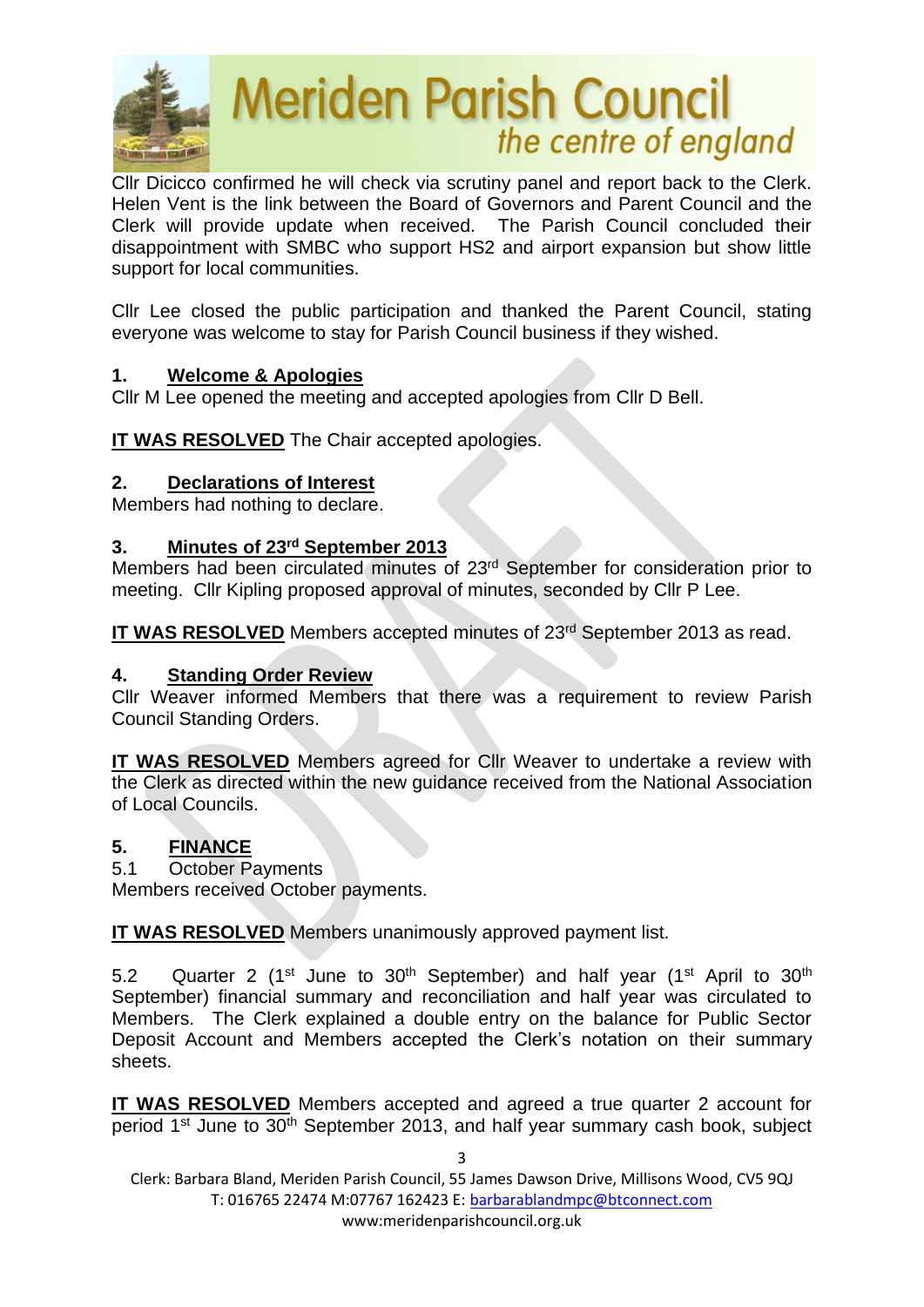

to amendment of double entry on Edge Finance system for Deposit Account, and thanked the Clerk for providing up to date financial data.

#### 5.3 Precept

Members received a briefing sheet prepared by the Clerk following discussion with SMBC's Income & Awards regarding precept budget, top up grant and decrease in grant award for new financial year 2014-15. It is anticipated that the grant will be reduced by 10%. The Clerk invited comment from Cllr Dicicco, who confirmed it would be wise to work on a 10% precept reduction.

**IT WAS RESOLVED** Members acknowledged the proposed 10% reduction. The Clerk will continue to monitor with NALC and SMBC for an accurate count of new houses and update Members.

### 5.4 Yew Tree & Coronation Island

A request had been made by SMBC for Parish Council confirmation of their responsibility to fund £300 for the purchase of the Yew tree and their undertaking to maintain the tree and island.

**IT WAS RESOLVED** Members approved the purchase of a Yew Tree and their willingness to maintain the newly named Coronation Island at no cost to SMBC.

#### 5.5 Military Records

Cllr P Lee provided a brief update of research of names on the War Memorial and his desire for a multi user account being set up for the continuation of this research project. He is currently waiting for costs and requested this item be deferred to next meeting.

**IT WAS RESOLVED** Members acknowledged Cllr Lee's actions and await update.

## **6. TENDER PROCESS 2013-14**

6.1 Members had been circulated with papers for their consideration, amendment and approval. It was noted there are now nine contracts for tender and the advertisement should reflect the diversity of skill base required and therefore advertised outside of Meriden Village, via Balsall Common's Bugle, Solihull News, Solihull Sustain along with the Meriden Mag. The tender application deadline is 13<sup>th</sup> December 2013.

**IT WAS RESOLVED** In the first instance the Clerk was requested to obtain a cost from Solihull News. Cllr Weaver will contact Sustain.

6.2 Members had been circulated with new contract specifications supporting nine contracts. Cllr Haque suggested that the maintenance for Coronation Island and Yew Tree needed to be included.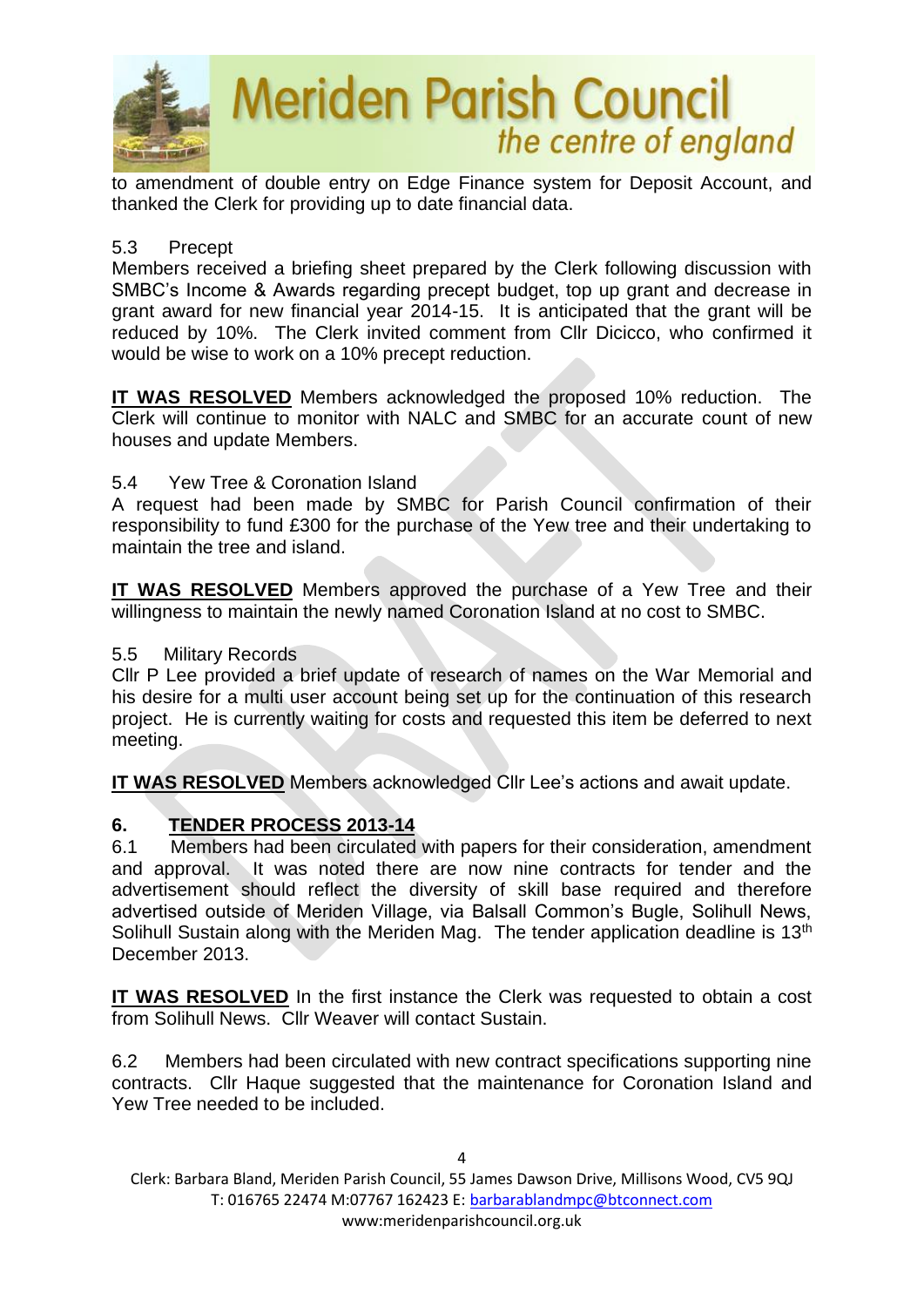

**IT WAS RESOLVED** Members approved the content subject to the above addition and requested the Clerk to amend prior to the advertisement being sent to Meriden Mag for 4<sup>th</sup> November print deadline.

#### 6.3 Delegated Powers to Finance Committee

**IT WAS RESOLVED** Members approved the tender process and agreed this will be undertaken by the Finance Committee and Sports Park Directors.

### **7. Progress Reports**

- 7.1 Village Hall Management Committee
	- Cllr Lynch-Smith advised bookings have increased.
	- Mrs Copper will be WW1 representative.
	- There are issues with Packington Estate and the cost of car park maintenance due to tree roots and a request to assist with the cost of resolving the problem; the Village Hall Committee already pay 6K p.a. for car parking rights and garden/car park maintenance.

#### 7.2 Community Governor for Meriden C of E School

Cllr Weaver acknowledged parking issues already raised by the Parent Council and this would be followed up with SMBC.

7.3 (i) War Memorials Nothing to report.

#### 7.3 (ii) Remembrance Day

Cllr P Lee thanked Rev Kate Massey for her input to Remembrance Day arrangements. A rehearsal is in place for Saturday to go over wreath laying; marshalling and road closure signs. Cllr Lee will put road closure signs out and everything is in place.

#### 7.4 (i) Pool Tidy

The Clerk reported no further actions and she would continue working with Neighbourhood team and Rangers to complete phase 1 and secure funding for phase 2.

#### 7.4 (ii) Pool Information Panel

Cllr M Lee informed Members that Doreen Agutter, local Historian, is happy to assist with this and a further visit will be arranged for the purpose of gathering historical information.

**IT WAS RESOLVED** Cllr M Lee will continue liaison with the Clerk and Doreen Agutter to progress an information panel.

7.5 (i) Allotment Representative

5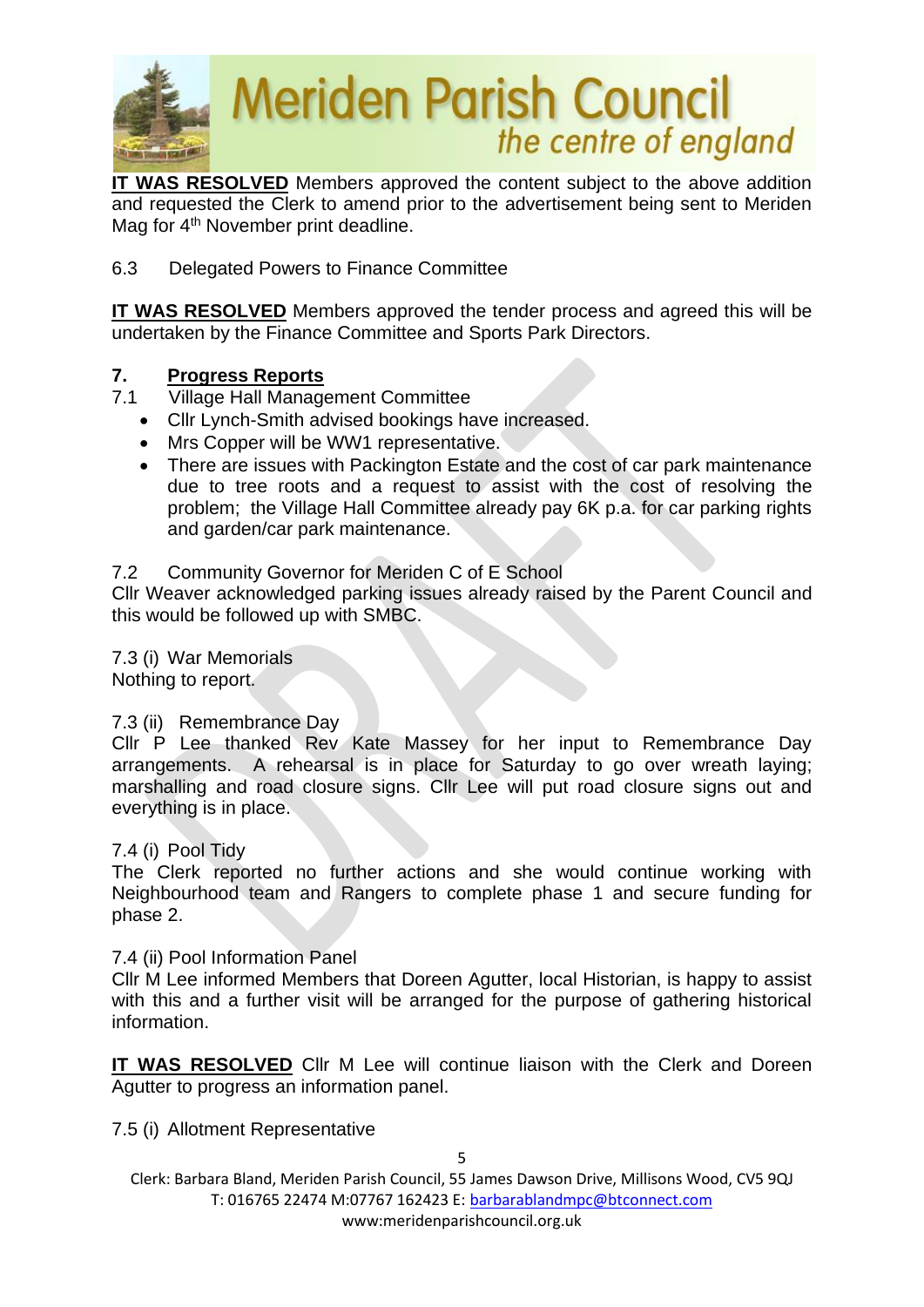

Cllr M Lee reported that she and the Clerk met with the Allotment Association and noted no Taylor Wimpey attendance. The Allotment holders are happy with interim arrangement of the Parish Council being granted a temporary licence to 30<sup>th</sup> September 2015.

#### 7.5 (ii) Allotment Tenancy & Rents

The Clerk confirmed a rent increase from £25.00 to £35.00 p.a. A new Tenancy agreement had been drafted and accepted by the Allotment Association and circulated to Allotment holders. Two signed agreements including payment have been received.

Members asked if the rent would cover the legal expenses incurred to set up this arrangement and if a water supply charge is also included. The Clerk confirmed that the rents for the next two years, with maximum take up, would just about break even; the water supply with STWA has been transferred to Taylor Wimpey for duration of this interim arrangement and full reimbursement has been received for the period 1<sup>st</sup> September 2012 to 18th July 2013.

Cllr Kipling stated that the Oddfellows Allotments have doubled their rent to £50.00 p.a. and they do not pay water, however he will check out and report back.

**IT WAS RESOVLED** The Clerk to liaise with Allotment Association and ensure allotments are rented and monitor the arrangement. Cllr Kipling to report at next meeting.

#### 7.6 Footpaths/Forum

Cllr Lynch-Smith confirms she is still walking the footpaths, collecting data and photographing; there are some permissive paths that are not footpaths and a request is made for the landowners to look into. The Clerk has not yet purchased the Ordnance Survey map requested. Cllr Lynch-Smith continues her work with Mr Kearney, Solihull MBC footpaths officer regarding OS mapping and updates.

**IT WAS RESOLVED** The Clerk is to order the current OS footpaths map.

#### 7.7 Quarries Liaison Group

Cllr Weaver reported the Clerk continues her pursuit of operators not adhering to Hampton Lane signage. Members of the public present acknowledged the work and complimented the Parish Council on the reduced HGV vehicle movements through the Village.

**IT WAS RESOLVED** The Clerk to continue working with Operators and Residents to reduce quarry traffic through the village.

7.8 Solihull Area Committee – Cllr Weaver & Cllr M Lee.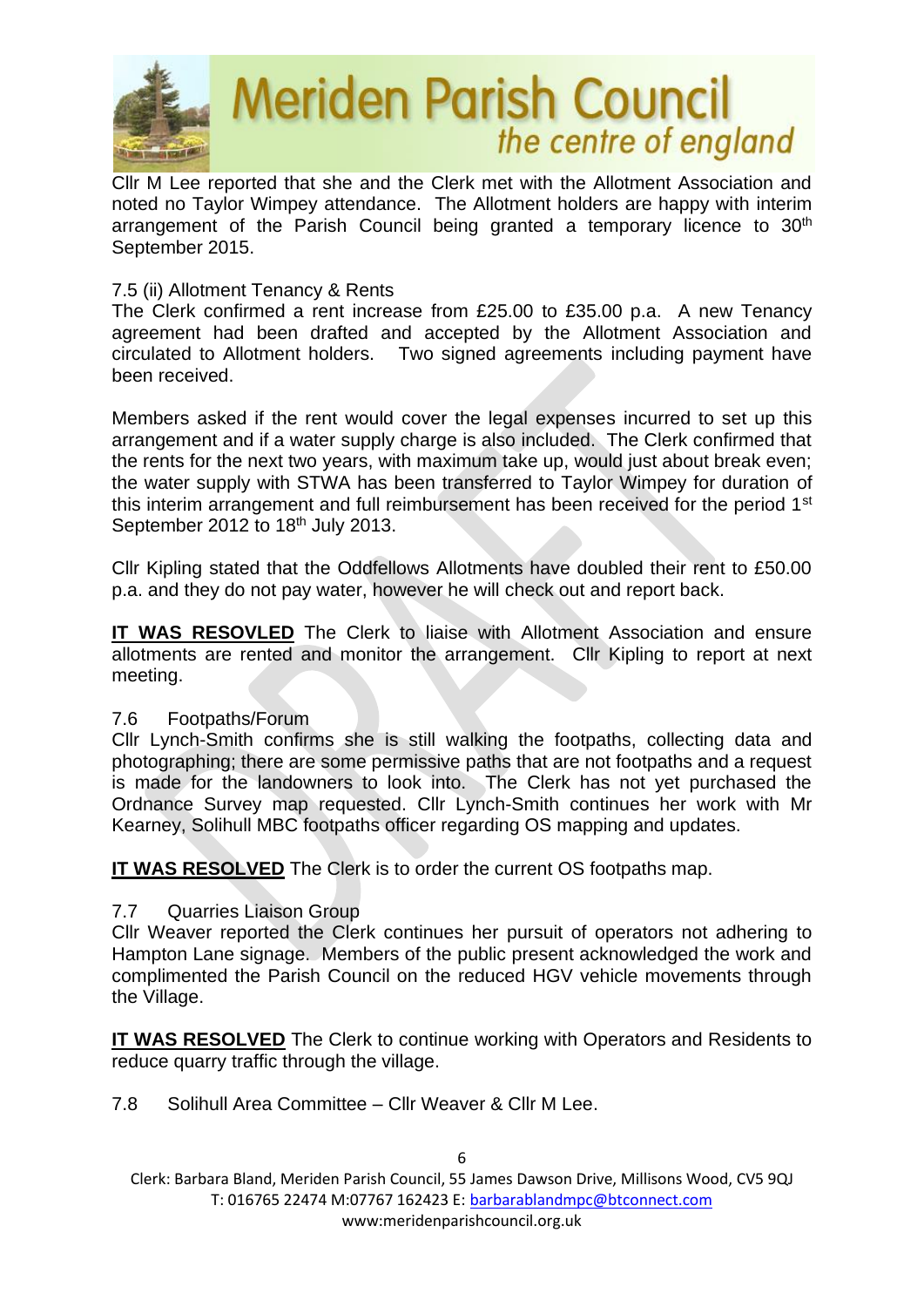

Cllr Weaver confirmed she and the Clerk attended a meeting on 24<sup>th</sup> October and shared with Members the new Charter for Better Working Between Solihull MBC and Parish and Town Councils dated October 2013 and signed off by Governance Board. This will now be rolled out to all Members, Parish and Town Councils, and SMBC officers. A presentation from Emma Mayhew and Chris Morris for SMBC's new website was informative and raised many questions from attendees not least access to TPO and footpath data electronically via SMBC portal. Cllr Weaver advised that she is has accepted the role of elected Member County Committee Representative.

7.9 Tree Warden Nothing to report.

## 7.10 Community Surgeries

There was no Resident attendance at October's surgery. The Clerk, Neighbourhood Co-ordinator and Community Police team are going to trial a combined community and beat surgery on Wednesday 6<sup>th</sup> November at the Pavilion to generate more interest.

**IT WAS RESOLVED** The Clerk to report on outcome of combined surgery.

## 7.11 Community Speed Watch

Cllr Weaver stated that SMBC are undertaking a speed watch on the Fillongley Road and she has volunteered to be part of this.

**IT WAS RESOLVED** Cllr Weaver will update at next meeting.

## 7.12 HS2

Cllr Lynch-Smith informed the Members that meetings are on Wednesday evenings and due to a continued commitment on that night she is unable to attend and therefore has nothing to report.

## **8. Clerk's Report on Urgent Decisions since last meeting**

The Clerk circulated to Members actions since last meeting and invited questions. There were no questions and Members expressed their thanks and acknowledged content.

## **9. District and County Councillors' Reports**

Cllr Dicicco confirmed nothing to report. Members invited Cllr Dicicco to support the Santa Fun Run.

## **10. Meriden Village Matters**

## 10.1(i) Library Update

Cllr M Lee had requested a specification from Property Services for the 12K strengthening works required to the first floor and reported that she had received the following reply from Tracey Cox, Head of Library Services; "the budget proposals for

7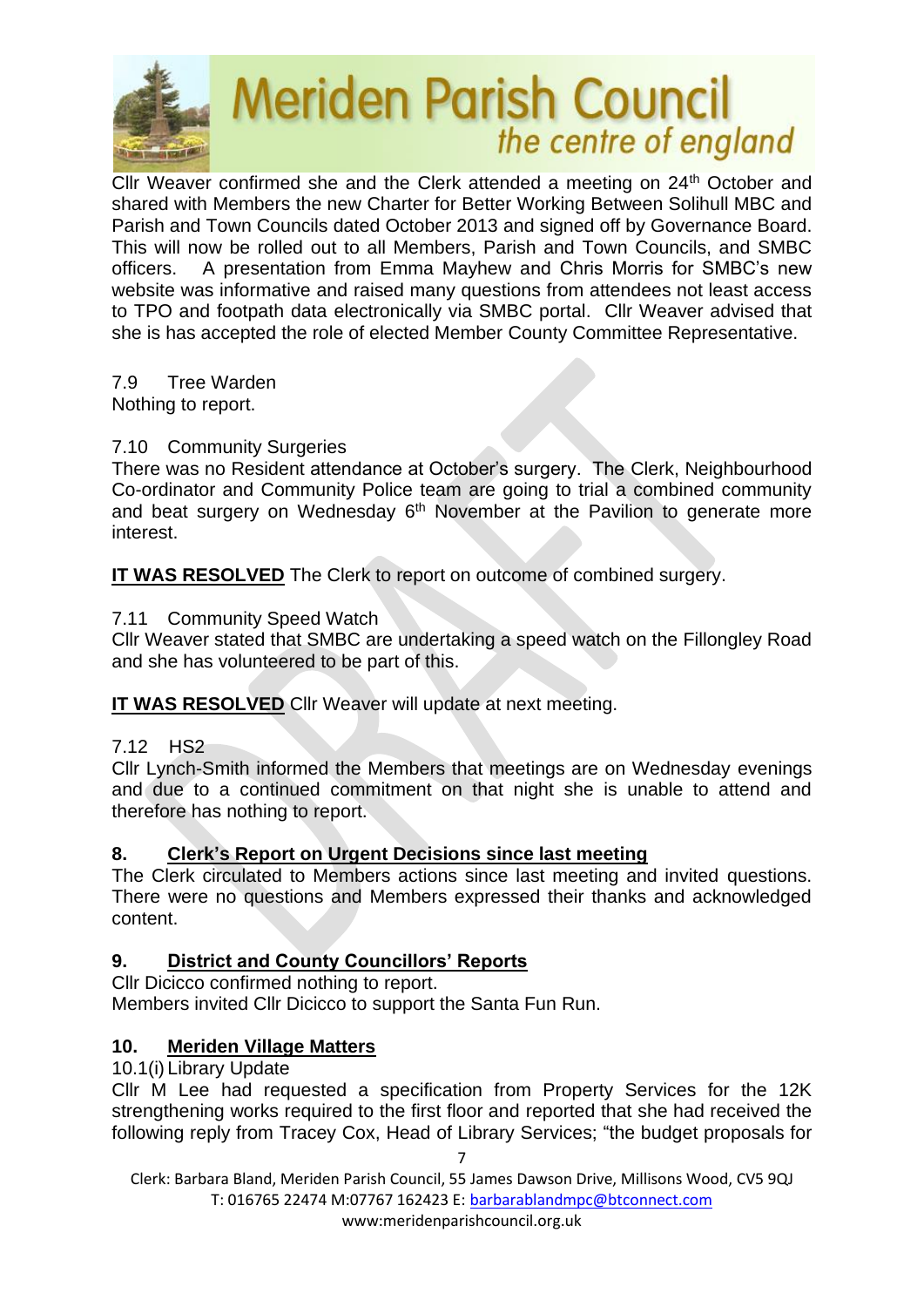

14/15 will not be in the public domain until early January when they go before the Neighbourhood Services Scrutiny Board. Proposals would then normally be agreed at Full Council on 27 February 2014.

Unfortunately, I do not have a specification from Property Services that you could use to brief your local builders. However, I have asked Adrian Stringer - Senior Corporate Land & Property Manager, if he could assist with your enquiry."

**IT WAS RESOLVED** Cllr Lee will continue to pursue Property Services for specification and request quotations for comparison.

#### 10.1 (ii) Historic Panels

 Cllr M Lee stated that she had met with Doreen Agutter and requested this item be deferred as further visits are needed.

**IT WAS RESOLVED** Cllr Lee will arrange further visits to Doreen Agutter.

#### 10.2 Village Commemoration WW1

Cllr M Lee reported that nominations for representatives from local community groups had been received including Meriden School PTA, Brownies, Scouts, Village Hall Committee, Rotary, St Laurence Church, Methodist Church. Cllr P Lee reported that the British Army had been approached together with Meriden Spartans to put on an U-25's cricket match. Local football teams are being asked to get involved too. The Cyclists Memorial Event is confirmed as 18th May 2014 with the dedication from the Bishop of Warwick. The Clerk was requested to provide some dates for late November/early December and arrange the first planning Committee meeting, preferably on a Saturday to maximise attendance.

**IT WAS RESOLVED** The Clerk will contact local groups and arrange first meeting for a Saturday at the Pavilion.

10.3 Flooding, roads, crossing, bins, green, parking, trees/hedges The Clerk had circulated relevant papers to Members for their information and comments:-

• Flooding

A public meeting is arranged for  $13<sup>th</sup>$  November at the Pavilion for Neal Thomas to update residents prior to his leaving SMBC. He will be supported by Ian Shaw from STWA.

• Roads

A work in progress with Highways and Neighbourhood teams regarding ongoing repairs and signage. A public meeting is arranged for Mr Chohan, Highways Engineer, on 5<sup>th</sup> November at the Pavilion, to speak with concerned residents regarding parking outside Manor Hotel and carriageway hatching.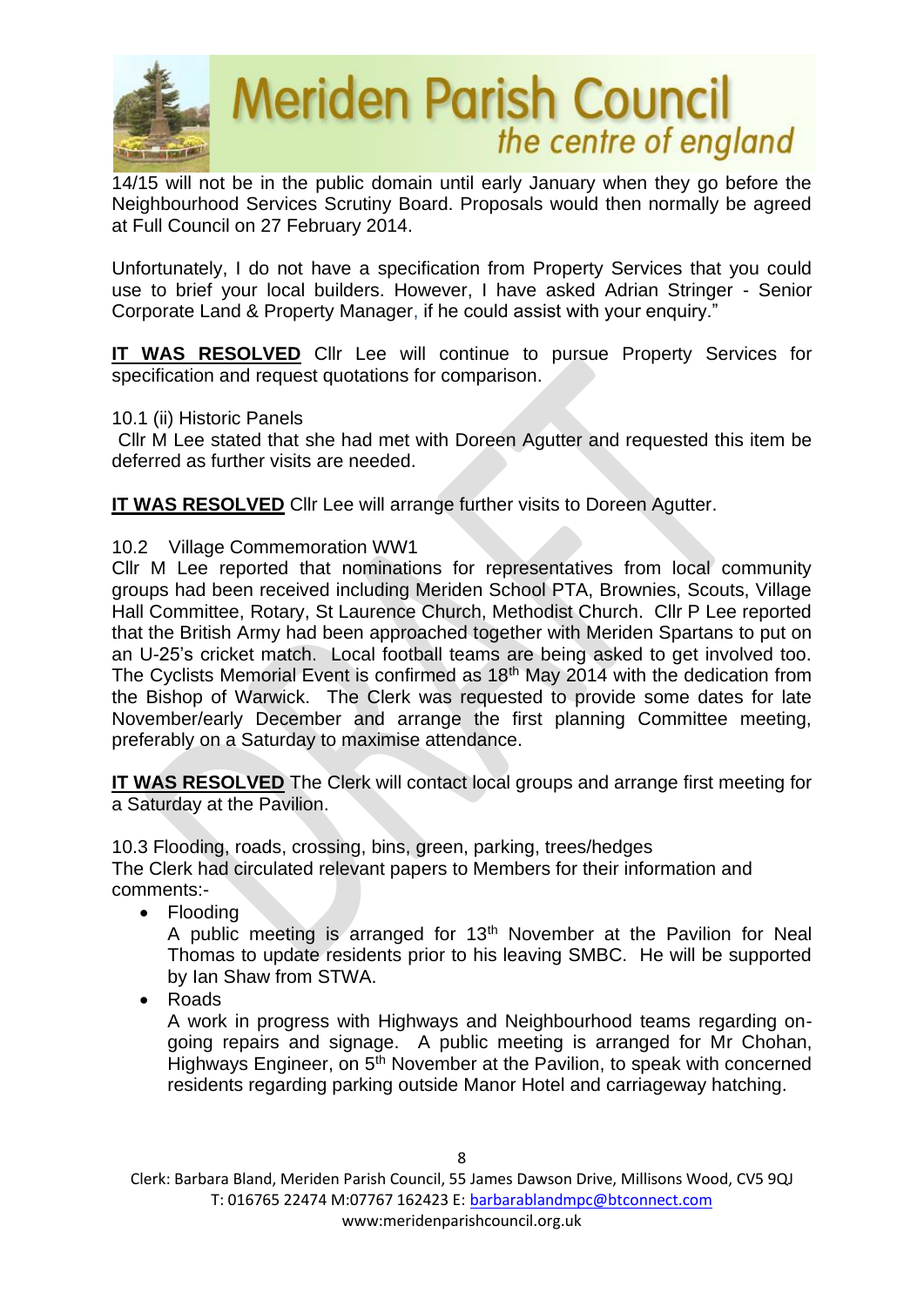

**Crossing** 

The pedestrian survey is being evaluated and the outcome of the pedestrian count will be known in November.

• Bins

Wendy Henry has agreed for a replacement fixed litter bin to be placed outside Post Office and the lamp post mounted bin will be removed and resite opposite Meriden School.

• The Green Parking

Cllr Lee confirmed receipt of a letter from Mr Bradford, Highways Officer, acknowledging the Parish Council's opposition to the proposal for restricted parking on Main Road alongside the Green and the request to consider making parking available on Birmingham Road as identified in the Parish Plan and Visual Design Statement. Mr Bradford is to review however he requests any work undertaken to be funded by the Parish Council as there is no budget to support this request.

**IT WAS RESOLVED** Cllr Dicicco will follow this item up to alleviate parking issues.

• Trees/Hedges

This is a work in progress with landowners and households bordering Birmingham Road and Main Road. The Neighbourhood team are in the process of sending letters requesting the cut back of overgrown vegetation impacting on footpaths and highways.

**IT WAS RESOLVED** Members duly noted the work in progress and requested the Clerk to monitor and update accordingly.

## 10.4 Neighbourhood Plan

Cllr Weaver requested Members approval to start the neighbourhood plan process. With the Parish Plan and Visual Design Statement completed it is anticipated this exercise will not prove as onerous. Members suggested an advertisement in the Meriden Mag asking for volunteers to come forward to form a working party. The Clerk was requested to arrange a free training session with Kirkwells for February/March 2014. The Clerk confirmed starting a funding application for 6.7K towards a stakeholder event and publicity.

**IT WAS RESOLVED** Members approved moving forward and requested the Clerk to confirm training.

## 10.7 Santa Fun Run

Arrangements continue for the Santa Fun Run to take place on Saturday 8<sup>th</sup> December 2013. Members offered the Pavilion facilities for meetings and for the day, and marshalling duties.

**IT WAS AGREED** Members agreed on-going support from the Parish Council for this event.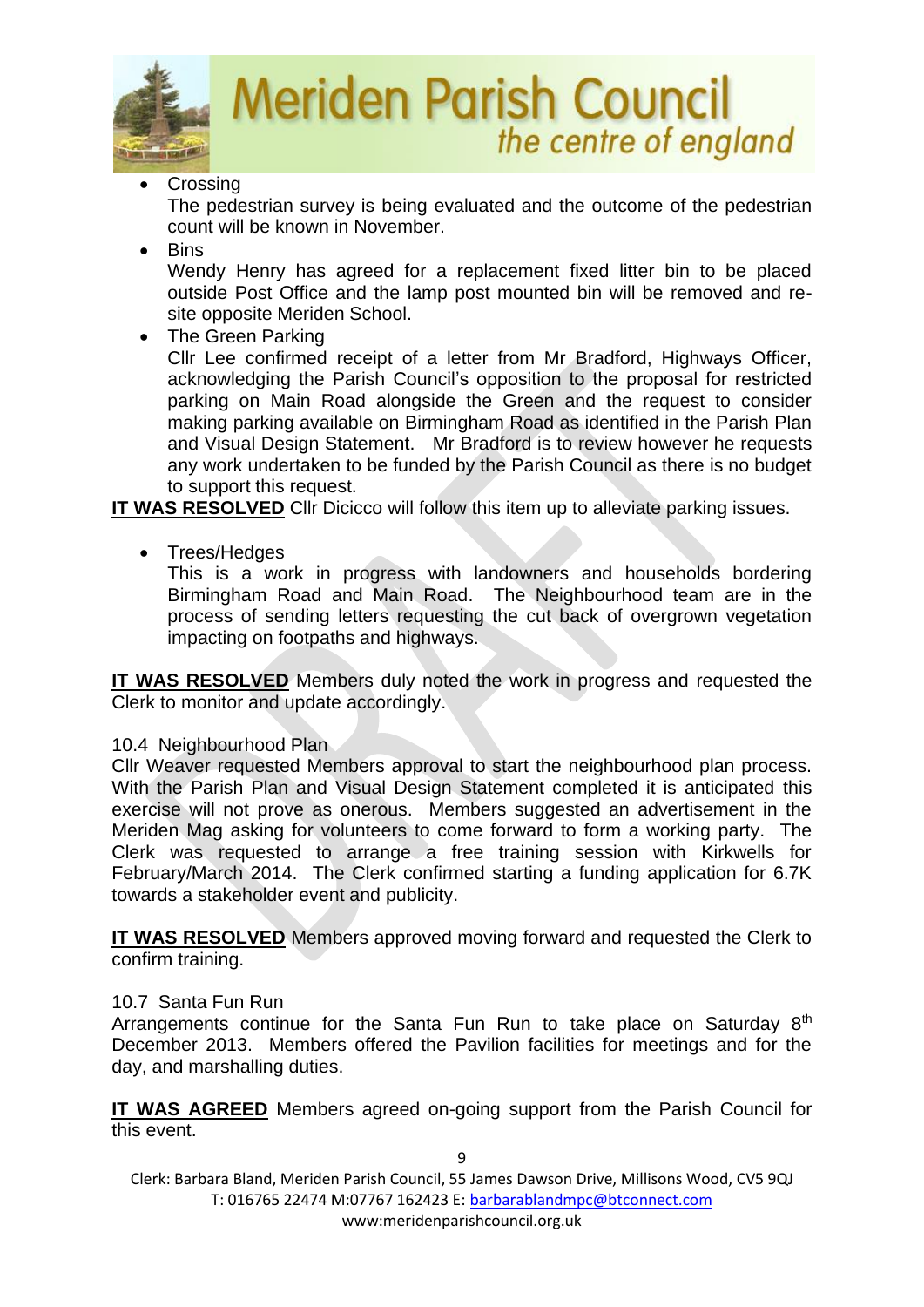

### 10.6 Leys Lane Update

The Clerk referred resident issues of overgrown hedgerow, HGV, traffic and general nuisance of site development works together with the erection of fencing, turfed entrance and sales portacabin complete with flags. All issues have been forwarded to Taylor Wimpey and resident reports indicate a favourable "open door" policy and proactive support. Members discussed the mud on Leys Lane and recommended a wheel wash be requested or at very least regular sweepers to remove surface mud and debris.

**IT WAS RESOLVED** The Clerk will contact Taylor Wimpey and the Neighbourhood Co-ordinator.

#### **11. Meriden Sports Park**

11.1 Meriden Sports Park Management Company

Cllr R Weaver advised Members that the Clerk had chased Wright Hassall regarding the completion of registration paperwork for Companies House. An email had been received confirming the matter was in hand and in the absence of Helen Samuels, Amelia Hardman was dealing with the matter. Cllr Weaver further informed Members that due to the delay in setting the Company up, a charge of 2.4K had been incurred by the Audit Commission as the Parish Council had to accept the transfer of Maxstoke Playing Fields funds into its bank account and therefore disclosed as income for financial year 2012-13.

**IT WAS RESOLVED** Members agreed Cllr Weaver and the Clerk to continue to bring the matter to conclusion.

#### 11.2 Patrol Alarms CCTV

Cllr P Lee stated that DTZ had not responded to the Clerk's request for a breakdown of costs and specification of installation. He further advised that SMBC was no longer paying DTZ (John Shaw) to assist with the Sports Park. Members requested the Clerk to contact Mike Swallow and David Waterson and obtain relevant information.

**IT WAS RESOLVED** Members requested the Clerk contact Mike Swallow and David Waterson to receive breakdown of costs and specification of installation and equipment for next meeting.

#### 11.3 Packington Estate

Cllr M Lee advised Members that an email sent to the Clerk confirmed Mr Barlow was away on leave and therefore not able to provide any information on potential land and cost of rental. This item is deferred to next meeting.

**IT WAS RESOLVED** The Clerk will follow up with Packington Estate.

#### **12. Planning Matters**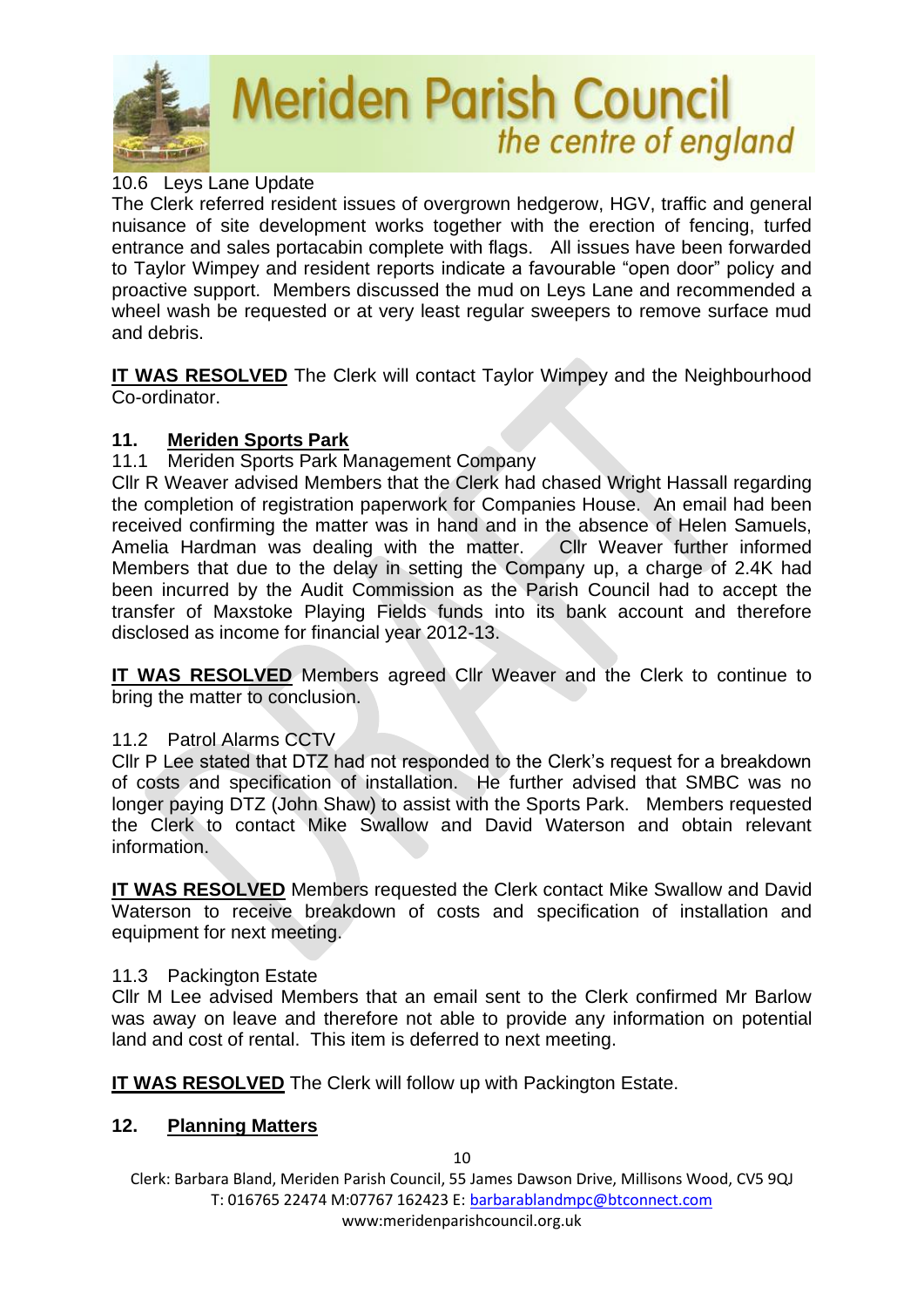

## 12.1 Neighbourhood Planning Applications

The Clerk confirmed all planning notifications had been circulated to Members for their comments and recorded electronically on Planning Services portal and in process. A request has been made for approval or decline of each to be notified to the Clerk.

**IT WAS RESOLVED** The Clerk will continue to monitor and notify Members.

## 12.3 Eaves Green Lane Public Enquiry

Nothing to report other than confirming the results of the Public Enquiry will be published in December.

**IT WAS RESOLVED** Cllr M Lee would continue monitoring the situation and liaise with relevant Officers.

## **13. Parish Council Newsletter** Editorial Committee

Cllr Lee recommended that the newsletter be published in January which would provide an interim update of Parish Council news in between Meriden Mag winter and spring publications.

**IT WAS RESOLVED** Members approved Cllr Lee's recommendation of an end of January 2014 publication.

## **14. Oil Painting & Kittermaster Collection**

Cllr M Lee informed Members she had seen the Kittermaster Collection during her recent visit to Doreen Agutter. It comprises pencil and water colour works that are old and delicate and would not withstand handling, comprising scenes of Meriden, St Laurence Church, Meriden House and areas of interest around the village. The aim is to preserve and exhibit. Cllr Lynch Smith suggested contacting museum advisors and calling the Birmingham Gallery for their assistance. Cllr Haque volunteered to get some help from an art professional friend. Cllr Lee will consult with Doreen Agutter who states that the Kittermaster family, now residing in Canada, after removing personal pictures, gave the collection to her but retain rights of ownership.

The Oil painting remains in the safe keeping of Cllr Kipling at the Heart of England Social Club until a permanent site can be found to hang and exhibit.

**IT WAS RESOLVED** Cllr Lee to follow up as above.

#### **15. Councillor's reports and items for future agenda**

• Cllr Kipling stated he is extremely concerned regarding the volume, weight and size of articulated vehicles using Berkswell Road to and from Pettifors, Home Farm and Oak Farm; Berkswell Road is too narrow and not fit for purpose for 42 tonne vehicles. Rev Massey reinforced this concern using two recent accidents as examples. Cllr Kipling further stated that grassed verges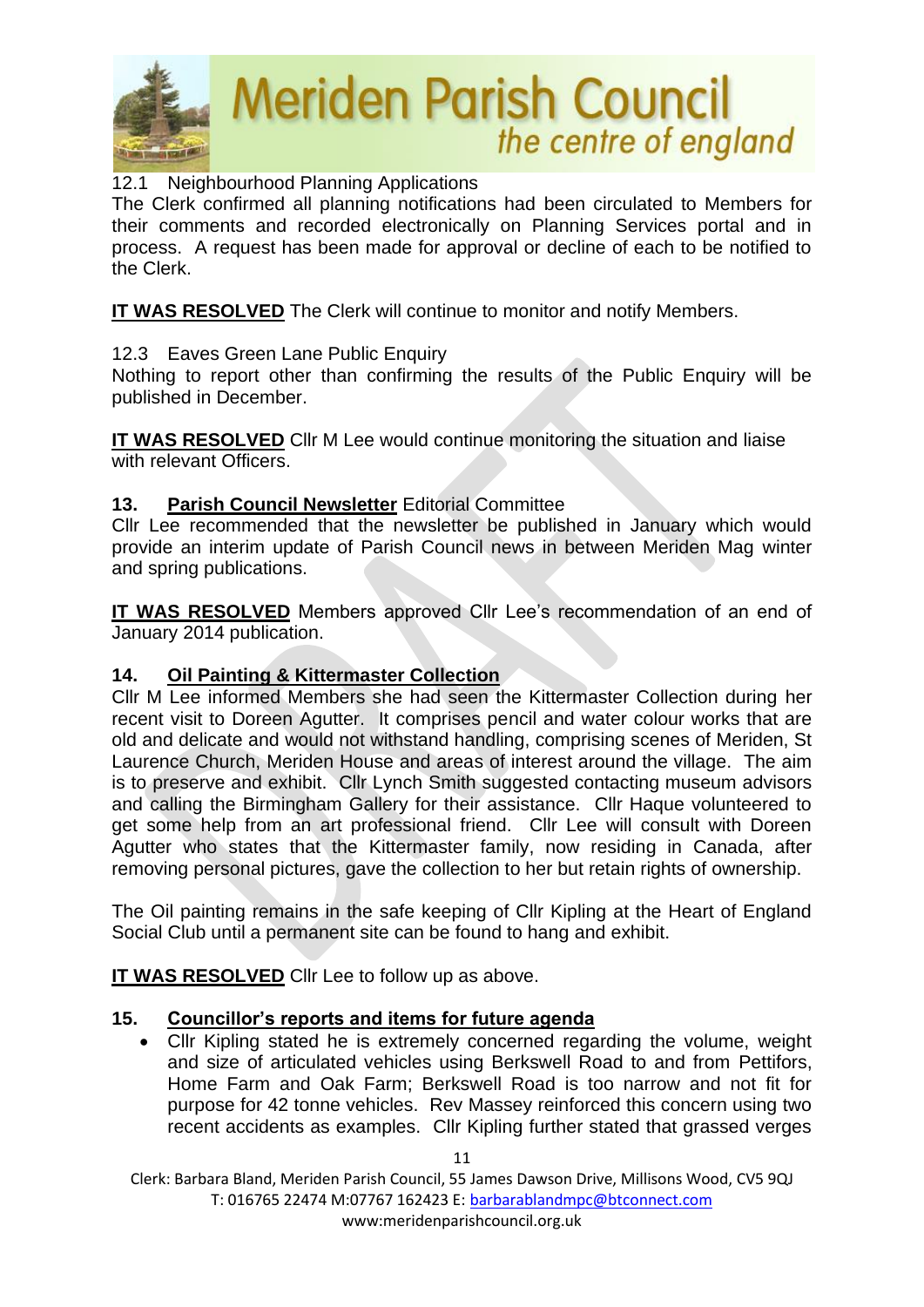

were ruined with ground falling away onto the carriageway. Cllr Weaver suggested this may be a "Chair to Chair" contact with Berkswell Parish Council for joint actions.

**IT WAS RESOLVED** Cllr M Lee will follow up with Cllr G Locke, Chair of Berkswell PC for combined action.

• Cllr Lynch-Smith asked if the Clerk had written to the Rotary Club (Mr Ron Potter has volunteered to co-ordinate and organise) with information regarding setting up the rural cinema. The Clerk responded that it was an outstanding item as all information passed to Cllr Lynch-Smith was unable to be opened or passed onto Mr Potter.

**IT WAS RESOLVED** The Clerk to write to Rotary Club volunteer.

### **16. Correspondence & Communication** for information share only

Cllr M Lee acknowledged circulation of documents between meetings and presented to Members the following:-

• An email received from Liz Willis regarding the Annual Carol Service requesting a change of time to 6pm on 21<sup>st</sup> December, and the erection of two gazebos on the Green to provide shelter and lighting for the Silver Band and hot refreshments including access to electricity supply. Members discussed arrangements and requested a risk assessment be undertaken and insurance confirmed prior to the event.

**IT WAS RESOLVED** Members unanimously approved the arrangements subject to satisfactory risk assessment and insurance, and offered the use of the Pavilion for car parking, toilets and a base for band members to drop bags, instrument cases etc., and any further support required.

• An email received from Rev Kate Massey advising of St Laurence's first Christmas Tree Festival on 13<sup>th</sup> to 15<sup>th</sup> December inviting Parish Council participation.

**IT WAS RESOLVED** Members unanimously accepted the invitation and agreed to decorate a Christmas tree for the Festival.

• Cllr M Lee advised of North Warwickshire Borough Council's Core Strategy public examination that is open from  $7<sup>th</sup>$  January 2014. Further information can be found on the Core Strategy Examination page of the Council's website [www.northwarks.gov.uk](http://www.northwarks.gov.uk/)

**IT WAS RESOLVED** The Clerk will scan and circulate North Warwickshire's letter providing examination dates.